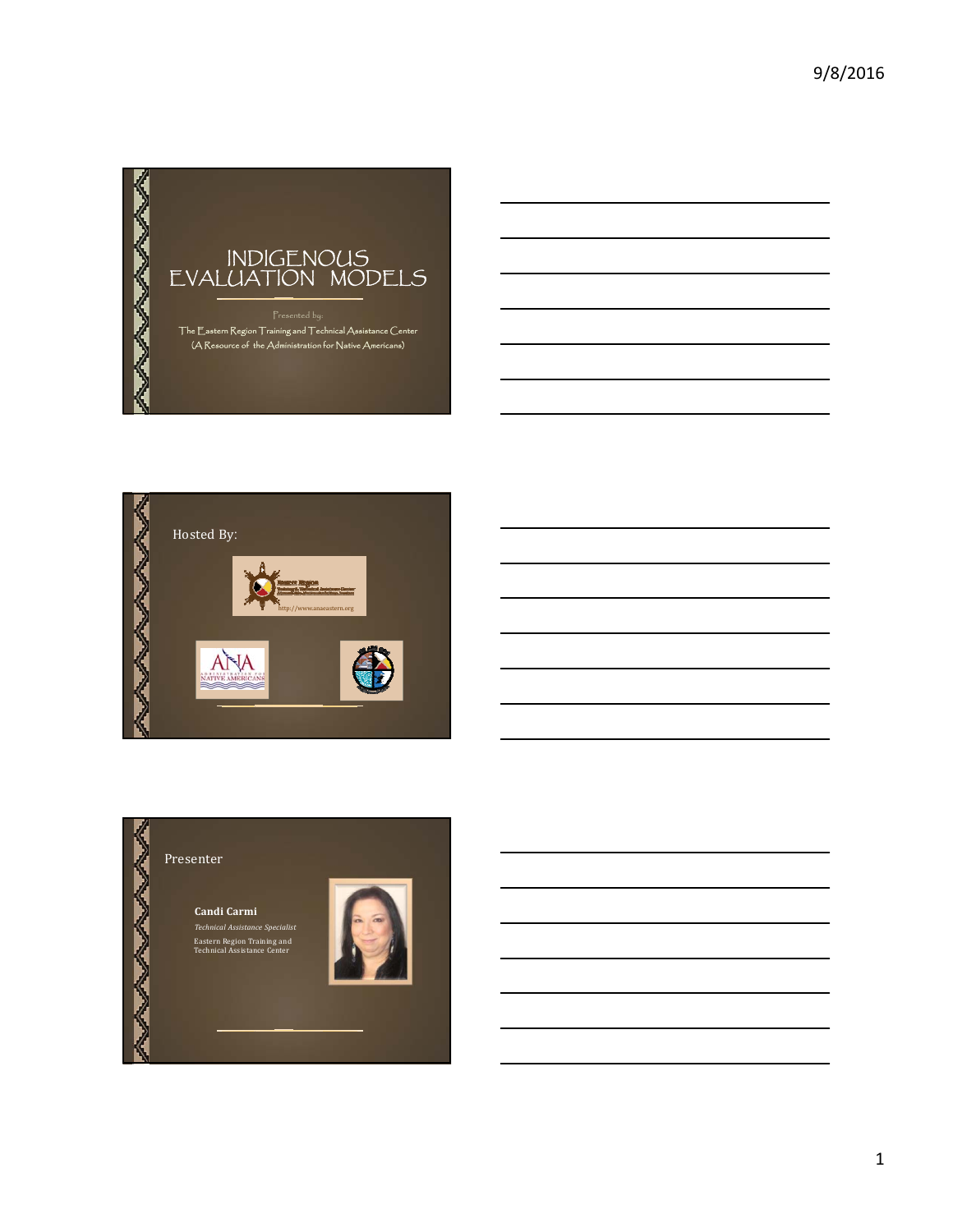

# Why Evaluate?

- $\bullet$  To determine if we did what we set out to do.
- $\bullet$  To identify what impact the project had.
- To document how the impacts were accomplished.
- To demonstrate the project's effectiveness to your community, stakeholders and partners. To determine what works and doesn't work for future project design.
- Why are we talking about this now?

## History of Evaluation in Our Communities

- $\bullet$   $\;$  Conducted by outside evaluators
- Outsiders determined what they were evaluating with little to no input from the community
- Results were rarely shared with the community or they were shared with others first
- 
- Evaluation was viewed as a threat or a judgement
- Deficit focused

Ž

- Results were not relevant or not a community priority
- Little community input due to distrust of evaluators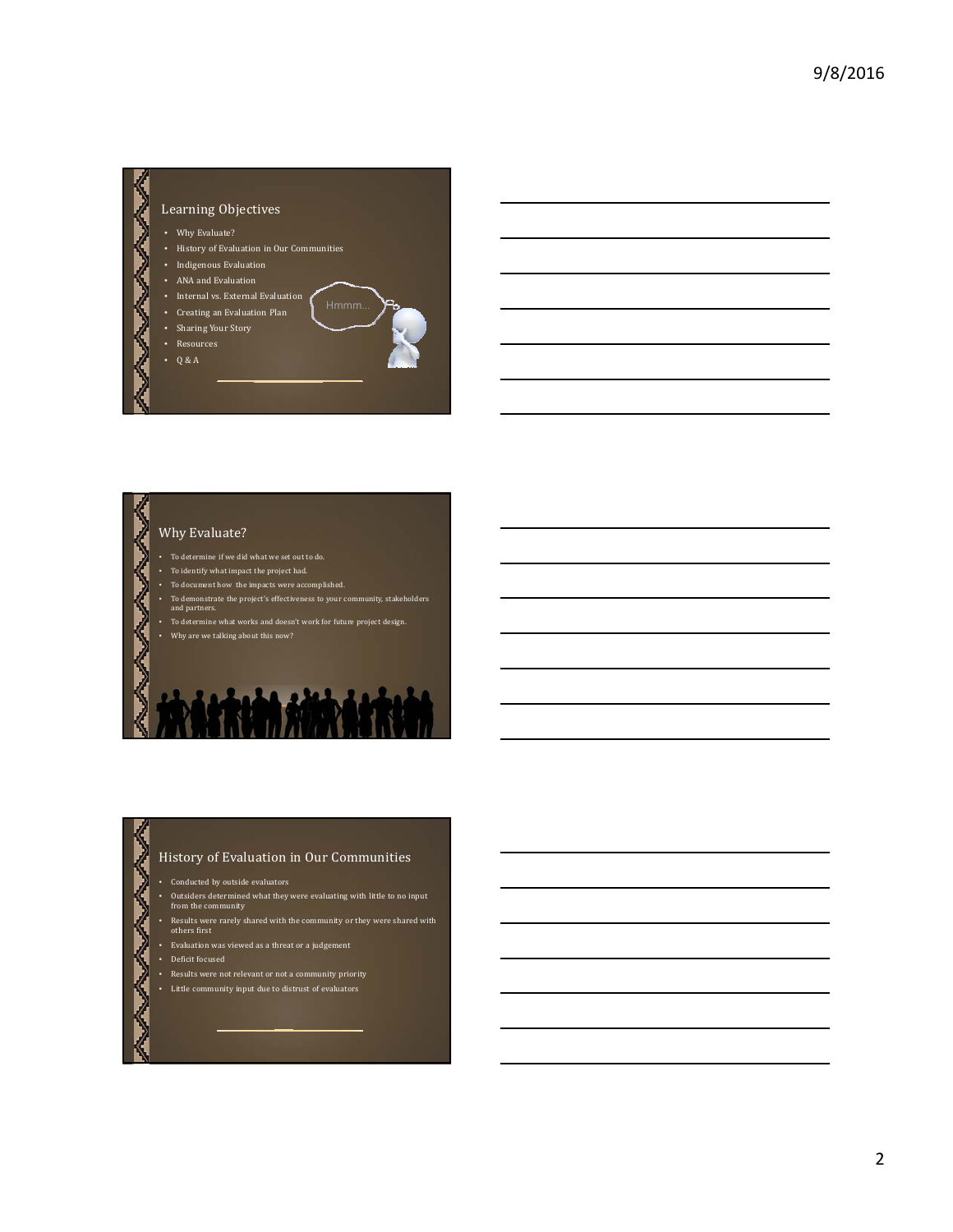## Indigenous Evaluation

- Native people have always been evaluators, using traditional ways of understanding what does and does not work and using oral tradition,<br>storytelling, and narrative to share findings.
- An evaluation plan should incorporate cultural/community values
- The community should be included in the evaluation process
- Use evaluation methods that fit your needs
- We have ownership of the evaluation



# The Administration for Native Americans (ANA) and Evaluation ANA embraces the core concepts of indigenous evaluation: • Projects are structured around a problem statement identified by a<br>community process An evaluation plan is required, but the design is up to you

• Community involvement and input should be woven throughout your project

**Evaluation Implementation**

**Design**

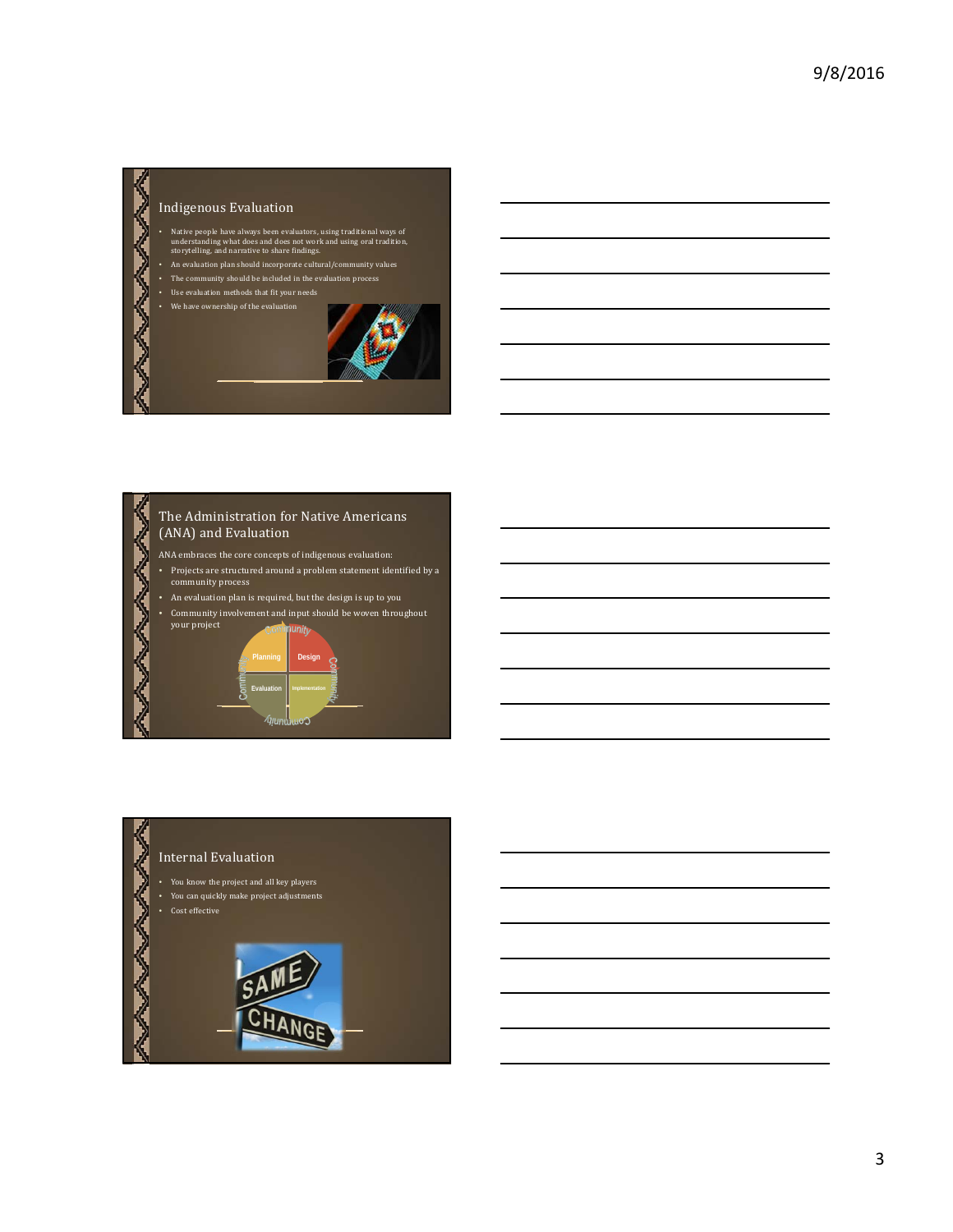# External Evaluation -  $\,$  Can be costly • Evaluators may not have an understanding of the issues relevant to your<br>project or to your community • May be difficult to get results when you need them • You need to read the funding announcement. Some funders require a third-party evaluation. • When independent data evaluation is required, or a project is particularly complicated 60-





4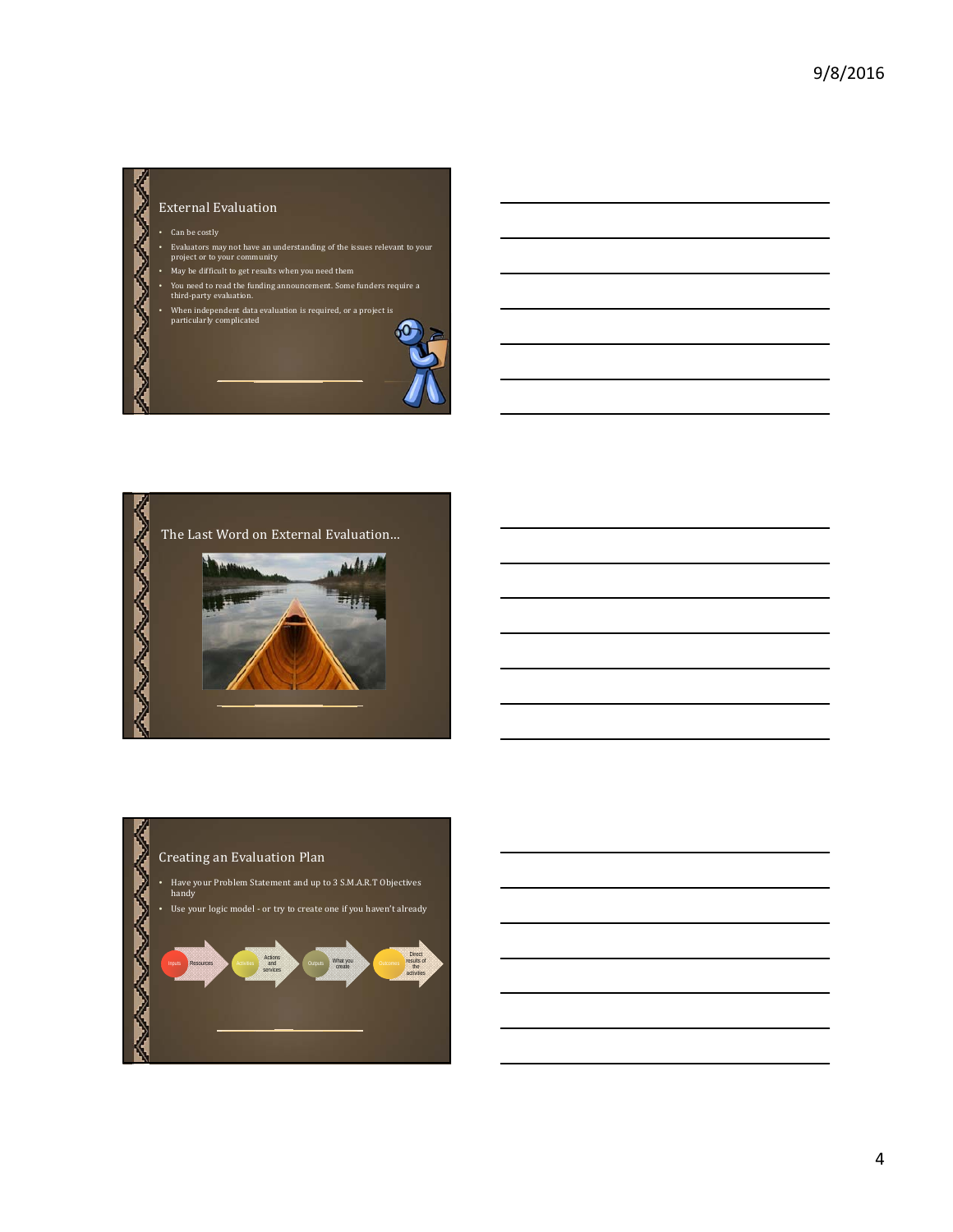|   |                                                                                     | Creating an Evaluation Plan (2)                                                                 |                                                          |  |  |
|---|-------------------------------------------------------------------------------------|-------------------------------------------------------------------------------------------------|----------------------------------------------------------|--|--|
| ٠ |                                                                                     | Refer to your logic model - or your outputs and outcomes - which elements<br>will you evaluate? |                                                          |  |  |
|   |                                                                                     | If you're looking at the activities and/or outputs it's a Formative<br>٠<br>Evaluation          |                                                          |  |  |
|   | If you're looking at the outcomes and/or impact it's a Summative<br>٠<br>Evaluation |                                                                                                 |                                                          |  |  |
|   |                                                                                     |                                                                                                 |                                                          |  |  |
|   |                                                                                     | <b>Formative</b>                                                                                | <b>Summative</b>                                         |  |  |
|   |                                                                                     | Are we reaching enough<br>people?                                                               | What impact did the project<br>have on its participants? |  |  |
|   |                                                                                     | Do project staff need more<br>training?                                                         | Did students' language<br>proficiency increase?          |  |  |

# Creating an Evaluation Plan (3)

- What data do you need to collect to address your objectives?
- **AND MANAGERIA** • What are the best sources of information?
	- Qualitative vs. quantitative data

**Qualitative Data Quantitative Data** measured

Deals with descriptions Deals with numbers Data can be observed but not Data can be measure

**Qualitative = Quality Quantitative = Quantity**

Are you collecting any confidential information?

# **SAVANNA** Creating an Evaluation Plan (4) - Determine what methods will be used for collecting information • Surveys/questionnaires • Community meetings • Stories data • Existing tools vs. creating new tools data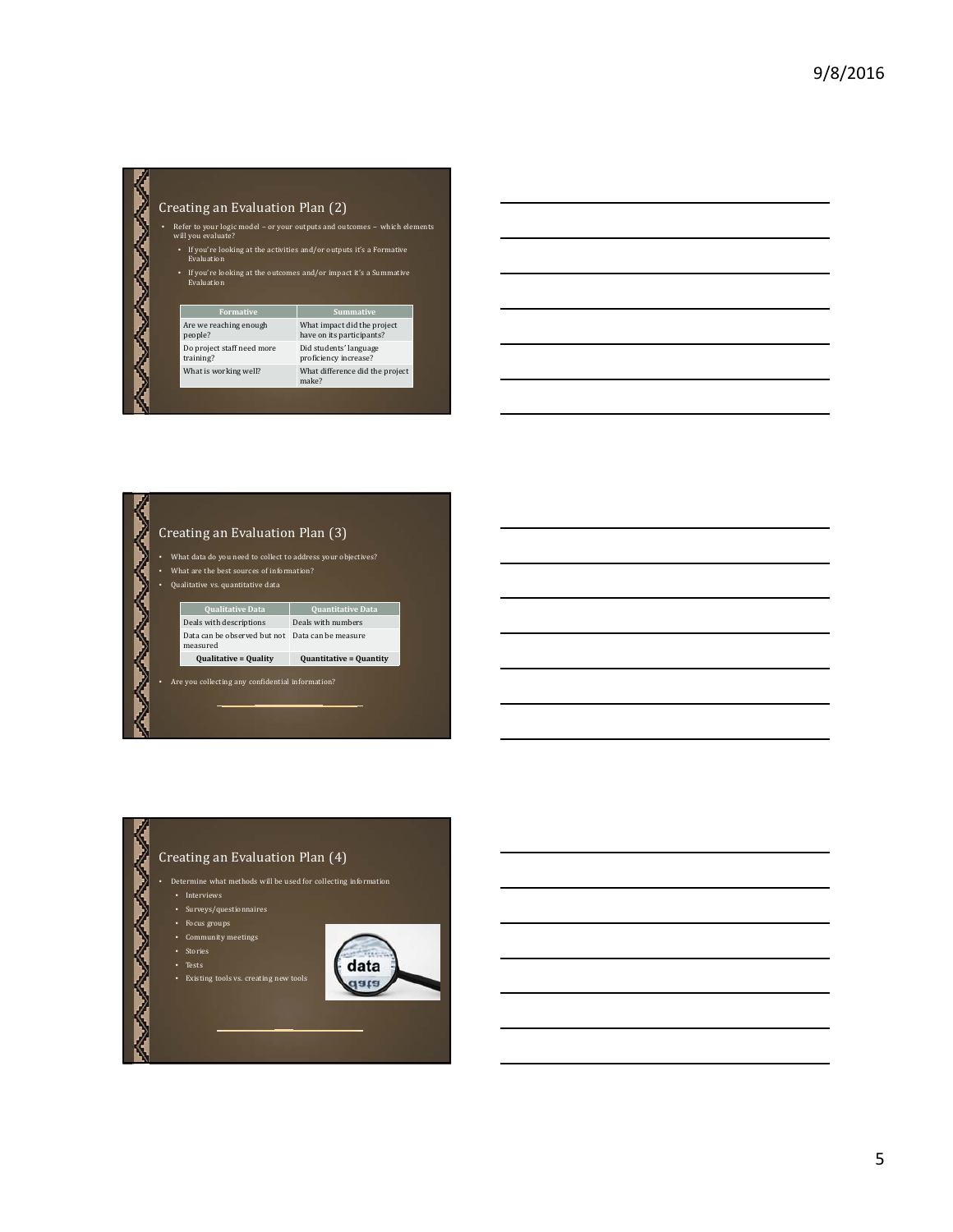



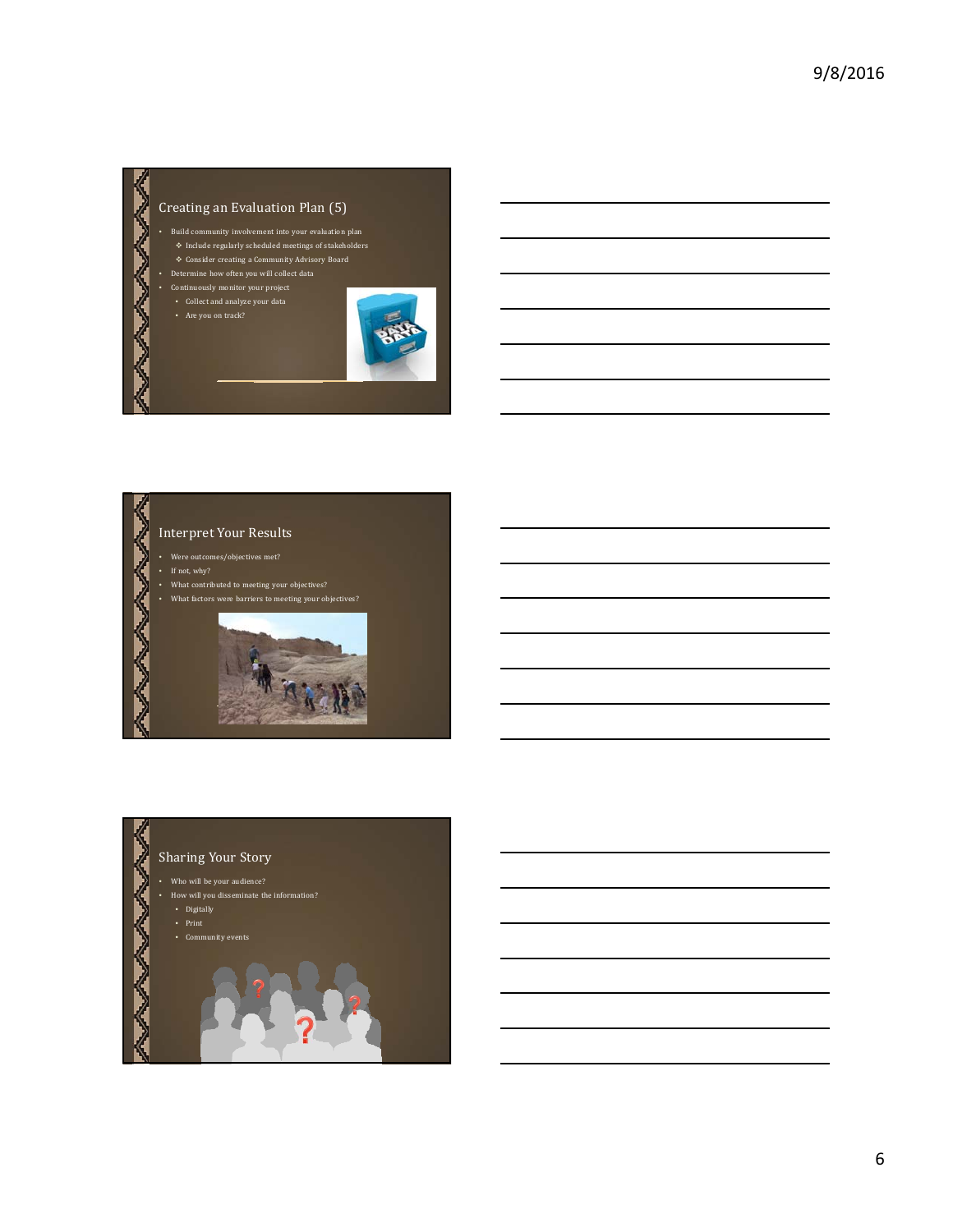# 》 Conclusion WWW

- Your evaluation plan should be responsive to both your project and your community.
- An evaluation plan is a living document and can be edited as<br>information comes in from the community, beneficiaries and the project.
- 
- Your community's ways of creating knowledge through<br>experience, observation, and interpretation should guide how you<br>design your evaluation plan.

# Project, Planning and Development Trainings

| <b>Eastern Region</b>              | <b>Western Region</b>              | Alaska Region                 |
|------------------------------------|------------------------------------|-------------------------------|
| $9/13 - 9/15$<br>Oklahoma City, OK | $9/13 - 9/15$<br>San Diego, CA     | $9/13 - 9/15$<br>Emmonak, AK  |
| $10/11 - 10/13$<br>Columbia, SC    | $10/18 - 10/20$<br>Albuguergue, NM | $10/11 - 10/13$<br>Juneau, AK |
| $10/25 - 10/27$<br>Albany, NY      | $11/7 - 11/9$<br>Las Vegas, NV     |                               |
| http://www.anaeastern.org          | http://www.anawestern.org          | http://www.anaalaska.org      |

The Pacific Region has concluded their PPD trainings. Please check their<br>website for upcoming training opportunities<br>http://www.anapacificbasin.org.

#### Webinars

**ANDRO PROPRIATION** 

AVAVAVAV

- Webinars are usually held every other Thursday on a variety of topics.
- Webinar recordings can be found on ANA's website at<br>http://www.acf.hhs.gov/ana. Selecting the Resources tab and search for http://ww<br>'webinars'.
- The next webinar will be Thursday, September 29, 2016 and is hosted by the Pacific Region Training and Technical Assistance Center. The topic is:
	- **"Indigenous Production and Marketing of Native Goods"**
- Visit http://www.anapacificbasin.org to register.

7